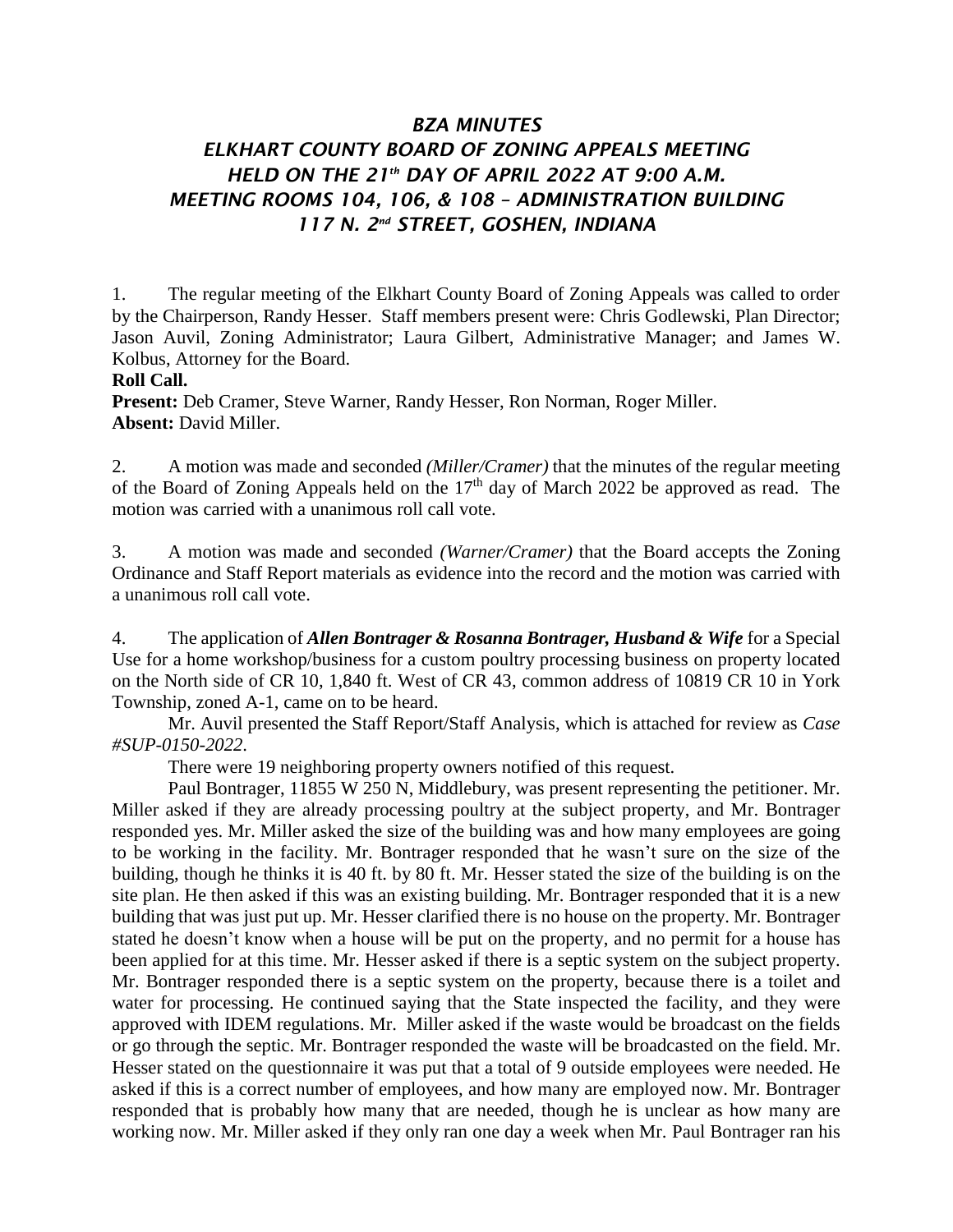processing facility. Mr. Bontrager responded that he used to run 3 days a week. Mr. Miller asked where the poultry comes from. Mr. Bontrager responded some of the poultry comes from their customers, or they get retail chickens brought in from outside sources. Mr. Miller asked how long he was in operation before Mr. Alan Bontrager took over. Mr. Bontrager responded he started operations in 2005.

Jason Auvil read two emails that were sent to Staff *[Placed in file as Staff Exhibits #1 & #2]*. The first is from Ryan Schrock, it is in support of the request. He has been a client of Mr. Paul Bontrager, and the services are essential to their farm's operation. He continued to say the place is kept clean and small operations are vital for family farms for product to be put into the community market. The second letter was from Glen Hochstetler in support of the petition. He explained that small operations are vital for family farms.

Jeremy Tallman, 11306 Echo Valley, Middlebury, was present in remonstrance. He explained the purpose of the Zoning Ordinance is to protect the rights of property owners, freedoms to live in an attractive community, and to be free from the encroachment of potential, incompatible uses. He continued to say that a slaughter house is only allowed in the M-2 zone, which is for heavy manufacturing and he believes a Use Variance is required. He stressed a Use Variance is an exception to the regulations, rather than a right. He went on to explain section 3.7-3 of the Zoning Ordinance states that any negative finding of the criteria must result in a denial of the Use Variance. Mr. Hesser clarified this request isn't for a zone change. Mr. Tallman stated that on the application there are specific items related to what is acceptable for a home workshop, and none of the items of this request are within the bounds of a home workshop. He stressed that in an A-1 zone it is allowed as an accessory use to slaughter, process, and package animals that are raised on site, and Mr. Bontrager informed the Board that they aren't going to be doing that with this request. He went on to say that uses not included in an A-1 zone are slaughtering, processing, and packaging of animals, and that is what is being asked for in this petition as a slaughtering facility. He reiterated that a home workshop/business must be carried out in a home or accessory structure, and only operated by the occupants of the residence and a maximum of 2 employees. Mr. Hesser asked how long he has lived in this area. Mr. Tallman responded his whole life. Mr. Hesser asked if he was aware of this operation has been in business since 2005. Mr. Tallman responded that this operation hasn't been on this property since 2005, and the building went up in 2021. He stated it is prohibited to have outdoor display, noise, smoke, dust, and odors which can be detected beyond the subject property with a home workshop, and on the application they state this will all happen. He stressed he doesn't see how this request could be approved, because there is nothing on the application that will support any of the must haves that are needed in the Zoning Ordinance for what is acceptable in an A-1 zone for a home workshop/business.

Andrew Goul, 10799 CR 10, Middlebury, was present in remonstrance. He explained his line of sight, out of his back door is the barn on the subject property. He continued to say that he can hear generators going all day and night, and it takes away from the peacefulness that they wanted when they moved out to the country. He stressed he hopes the Board will see that the slaughter house doesn't fit the neighborhood or community with the smell and noise it produces. Mr. Miller asked when the noise started with the generators. Mr. Goul responded the generators started about 6 months ago. He stated that they moved in July of last year, but the barn wasn't finished being built at that time. He added a lot of the work didn't get done until about  $3 - 4$  weeks ago to get it ready for operation, as well as traffic having increased through this building process.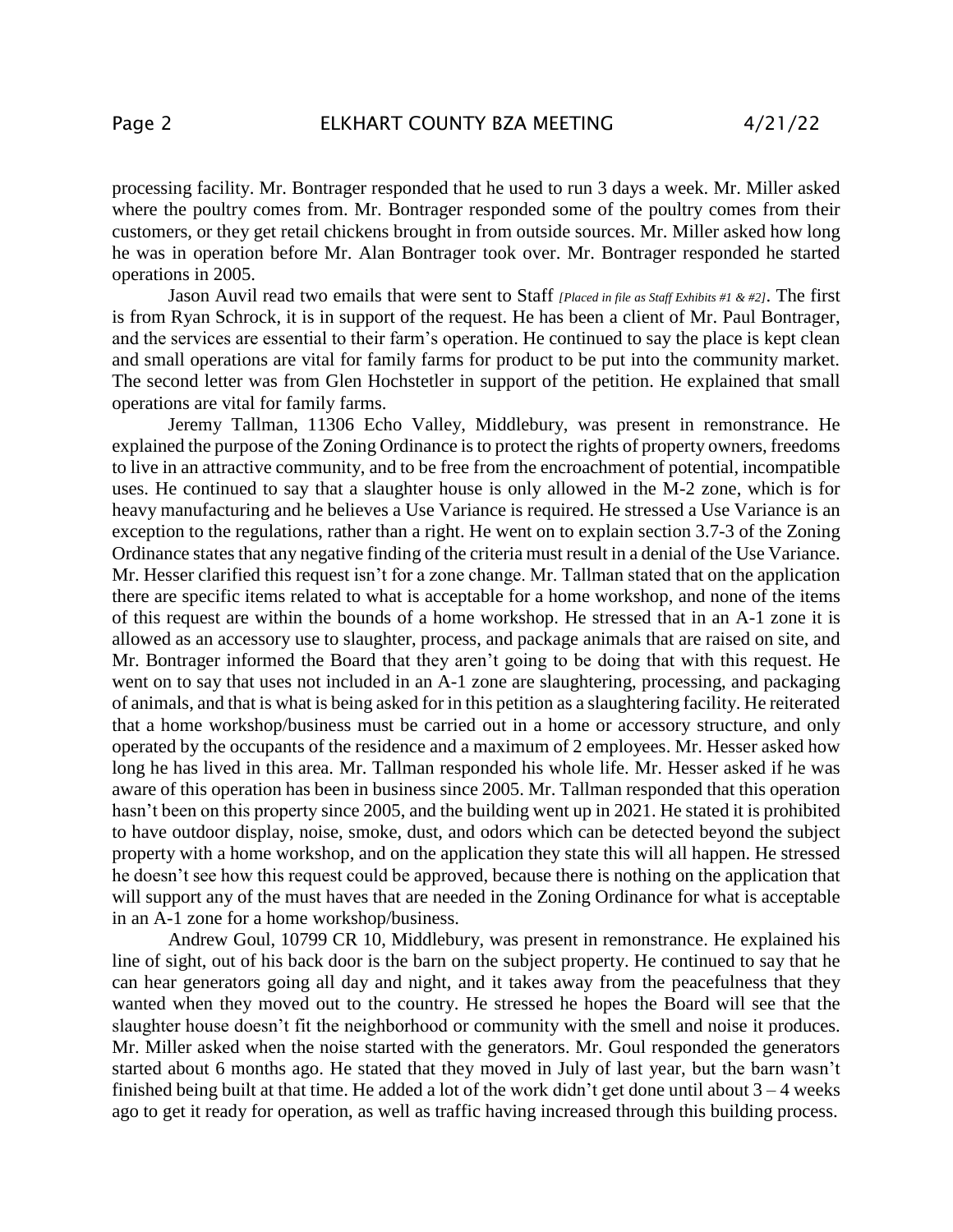Marcus Bontrager, 11301 Fisher's Pond, Middlebury, was present in remonstrance. He stated his concern is the spreading of the waste in the fields, and he showed that the subject property is at the highest elevation. He explained all of the run-off from the fields will drain into the wetlands to the West and into his property as well. He then submitted elevation maps *[Placed in file as Remonstrator Exhibit #1 & #2].*

Michael Lee, 54395 CR 43, Middlebury, was present in remonstrance. He explained that the winds from the subject property will blow right towards his home. He stated that he approached the petitioner, when he was made aware of what he was going to be doing on the property, and the petitioner stated there was nothing the neighbors could do about it. He added he was told he already had all the approvals he needed to start the process. He stressed he doesn't see how this can occur based on how the operation will be run. He went on to say that he has invested a lot of money in building his home, and this will reduce his property value due to the smell of chicken waste. He added he won't be able to sell his property at the value that it is worth.

Tom Wogomon, 10945 CR 10, Middlebury, was present in remonstrance. He stated that he keeps hearing that this is a family run business, but there is no residence on the property. He stressed they want to put up a slaughter house in his community, but the petitioner doesn't want to live in this community. He reiterated the slaughter house will bring flies and smells.

Josh Ostrom, 11325 Fisher's Pond, Middlebury, was present in remonstrance. He stated he has concerns about property value and smells. He explained that he has seven kids, and his one daughter suffers from migraines. He stressed smells are one of her biggest triggers, so she won't be able to go outside in their yard if this goes in. He also showed a map of the wetlands where the drainage of the waste would affect his property.

Nancy Bontreger, 10871 CR 10, Middlebury, was present in remonstrance. She stated that when she called the Planning and Development office about this last summer, she was told that the petitioner asked to raise chickens, and the application wasn't for processing. She stressed that the noise, smell, and pest, which will come from this, will stop her from being able to sit on her back deck.

Jeff Stauffer, 10931 CR 10, Middlebury, was present in remonstrance. He explained that Mr. Alan Bontrager came to his residence to ask him to sign a variance from IDEM, in order to put a holding tank 900 ft. out of his front door. He continued to say that he told Mr. Alan Bontrager that he wouldn't sign the variance as he doesn't want a holding tank to be that close to his home. He stressed there is a wetland on both sides of his driveway, and the wetland flows from his home to SR 13. He went on to say the waste will come directly into the wetlands that are supposed to be protected.

Fritz Fry, 10761 CR 10, Middlebury, was present in remonstrance. He stated he is concerned about everything everyone has stated already. He continued to say that what frustrates him is that the petitioner didn't apply for a permit to begin with, and then didn't apply for the right type of permit. He went on to say he understands that every drive in Elkhart County is supposed to have a culvert, and this property doesn't have one, which will cause more issues with flooding in the area. He asked who enforces the IDEM rules, because he doesn't feel the petitioner will follow the rules. He then submitted letters from other neighbors who couldn't make it to the meeting *[Placed in file as Remonstrator Exhibits #3-#8].*

Paul Bontrager came back on to respond to the concerns. He stated when he ran the business they had neighbors on each side, and there was some smell but not too much. He continued to explain that they used to pump out the waste water through sprinklers. Mr. Hesser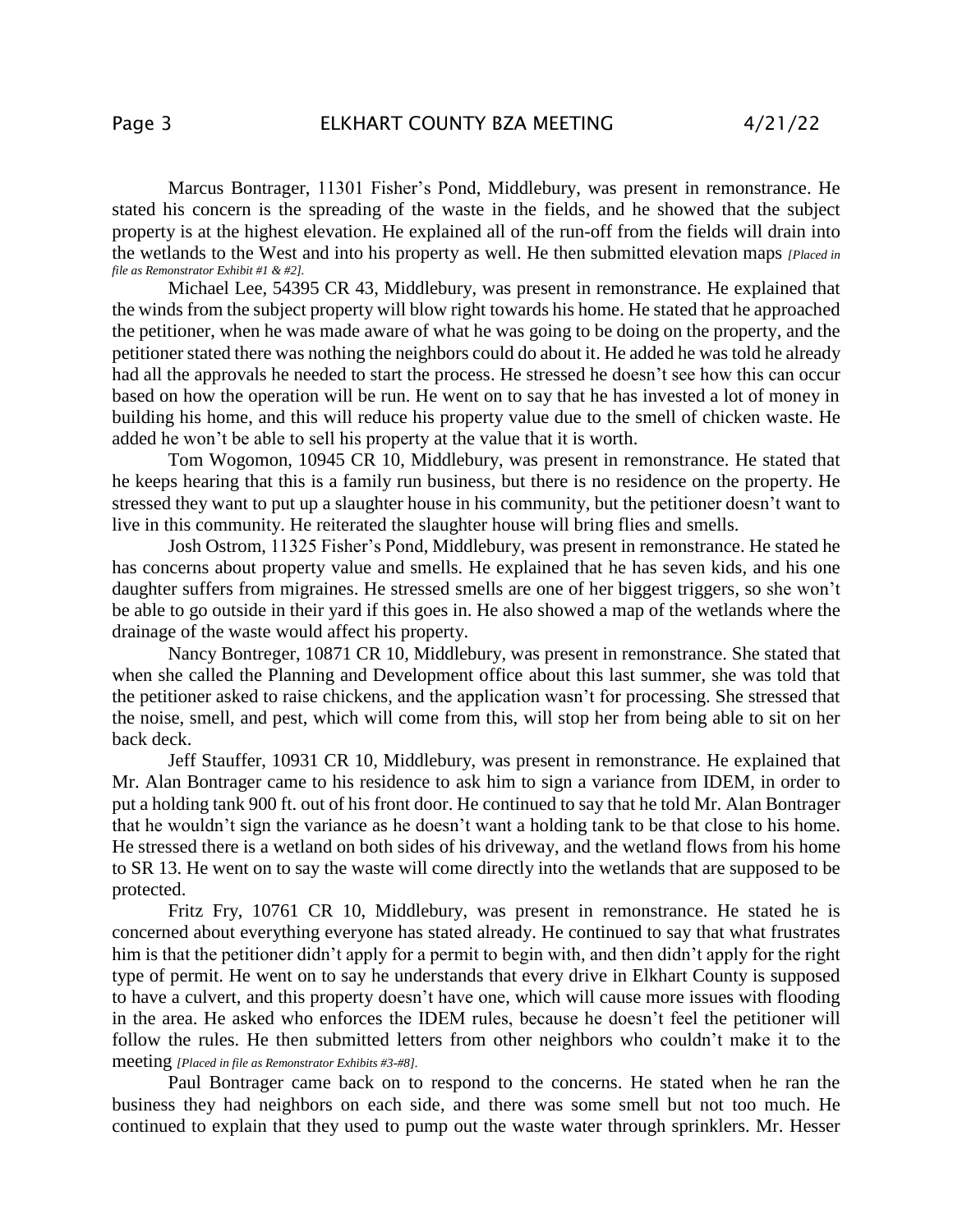asked if this was a new location that was built in 2021. Mr. Bontrager responded that he was previously talking about the slaughter house at his home in Lagrange County. Mr. Hesser clarified this is a new business on the subject property. Mr. Bontrager responded that is correct. Mr. Warner asked if the petitioner has plans to spread the affluent on his property or on a different property. Mr. Bontrager responded the waste will be spread on the subject property. Mr. Warner asked why there isn't a culvert. Mr. Bontrager responded that he doesn't know what the deal is on that, and he assumes they just forgot to put the culvert in. Mrs. Cramer asked if anyone currently lives on the property. Mr. Bontrager responded no, though Mr. Allen Bontrager was planning on getting a residential permit. However, he added he is not sure when that will happen. Mrs. Cramer asked if the generators are inside the building. Mr. Bontrager responded yes, but there are refrigerator trucks sitting outside. He went on to say the trucks have been running since January. Mr. Miller asked if the waste water tank has been built that was requested by IDEM. Mr. Bontrager responded yes, just outside of the building. He noted they cannot apply waste water on the field in the winter time, but the petitioner made plans with Culver Duck to have the waste pumped in the winter. Mr. Miller clarified waste will be held in the tank during winter and spread in the summer. Mr. Warner stated that having Culver Duck take the waste is a great idea for all year long. Mr. Norman asked if a culvert is a requirement for the development of the property, how many gallons the tank will hold to ensure it will cover all winter, and if electricity will be run to the building instead of the use of generators. He continued saying that Special Uses aren't to add substantial effect to the neighboring properties, and generators cause too much noise if they are going to be run 24 hours a day 7 days a week. Mr. Bontrager responded he assumes the culvert will be put in. Mr. Miller stated the Board doesn't regulate the culvert. He then asked how many gallons the waste tank will hold. Mr. Bontrager responded he believes it is a 2,000 gallon tank. He went on to say generators will run full time, but the freezer units shut on and off when they reach certain temperatures. Mr. Miller clarified the processing plant will run 3 days a week but generators will run all day all year long. Mr. Norman asked if the generators will kick on at 2:30 a.m. Mr. Bontrager responded yes. Mr. Warner stated mufflers were put on generators for another petition that had generators running. Mr. Hesser asked Staff if a processing facility is a permissible agri-business under an A-1 zone. Mr. Auvil responded no. He explained for a home workshop/business the house is considered the primary use, and the business is the secondary use. He continued to say that the Zoning Ordinance says that a slaughter house has to be in an M-zone. Attorney Kolbus stated the specific use overrides the general use, therefore the slaughter house overrides the agri-business.

The public hearing was closed at this time.

Mr. Hesser stated he has several concerns, and one of the concerns is there is no time limit for the placement of a house on the subject property. Mr. Auvil explained in order for this to become legal the requirements are a revised site plan showing a house, a permit pulled for the house, and then a year to build the house. Mr. Hesser stressed there are some inconsistencies from what the questionnaire states and what is being represented today. He noted when living in the agricultural area there are smells and sounds that come with living in the area but not to this scoop. He continued to say that if this had been here before people moved in, then he would understand leaving the business, but this is already a built up neighborhood with this request being pushed into that neighborhood. He went on to say that it is crystal clear, to him, that this will be the primary use and not the secondary use. He stressed he understands the need for processing of poultry in the County, but he believes this is torturing the definition of a home workshop/business. Mr. Norman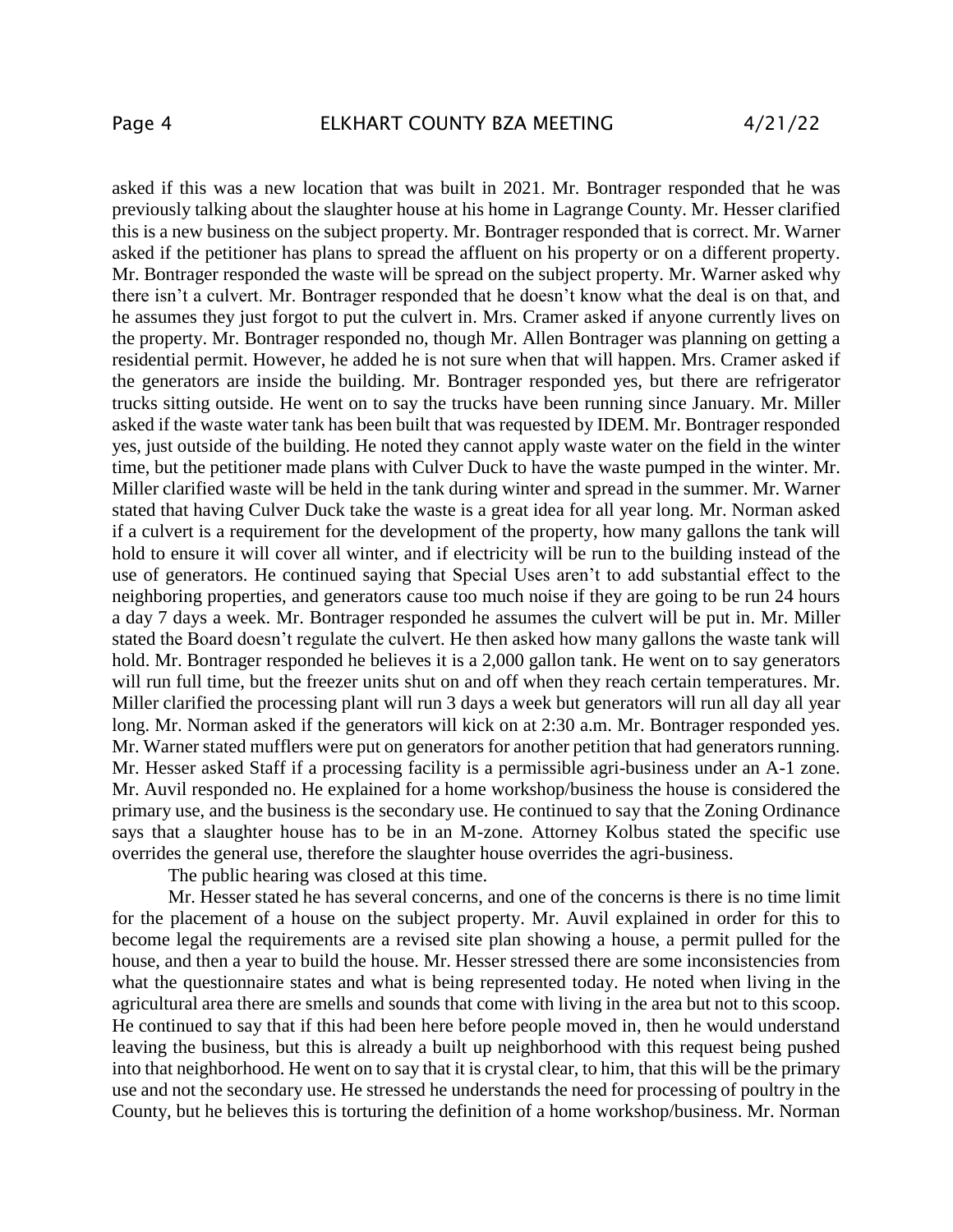stated he agrees with Mr. Hesser. Mr. Miller noted they could put in a confinement facility in this location, and it would be allowed in the A-1 zone. Mr. Auvil stated they could put 3,500 hogs on the property without a Special Use. Mr. Hesser stressed he understand that, but saying it could be worse isn't a justification for going around the intent of the Zoning Ordinance. Mr. Auvil clarified that in an A-1 zone there doesn't need to be a house to build an agricultural building, and unfortunately the Staff that issued the permit had a misunderstanding as to the use of the building. He continued to say whether it was mentioned that it would be for chickens, another agricultural use, or a slaughter house, there is no record to what information was shared with Staff at that time. He continued saying all Staff knows is that there is a valid permit for an agricultural building on this property.

The Board examined said request, and after due consideration and deliberation:

**Motion: Action:** Deny, **Moved by** Roger Miller, **Seconded by** Deb Cramer that this request for a Special Use for a home workshop/business for a custom poultry processing business be denied based on the following Findings and Conclusions of the Board:

- 1. The Special Use will not be consistent with the spirit, purpose, and intent of the Zoning Ordinance.
- 2. The Special Use will cause substantial and permanent injury to the appropriate use of neighboring property.
- 3. The Special Use will substantially serve the public convenience and welfare by providing local poultry products.

**Vote:** Motion carried by unanimous roll call vote (**summary:** Yes = 5).

Yes: Deb Cramer, Steve Warner, Ron Norman, Roger Miller, Randy Hesser.

5. The application of *Sean Buttler & Danielle Sainz, Husband & Wife* for a Special Use for an agricultural use for keeping of animals on a tract of land containing less than 3 acres located on the South side of Spring Creek Trl., 685 ft. Southwest of Spring River, East of CR 13, common address of 58972 Spring Creek Trl. in Concord Township, zoned R-1, came on to be heard.

Mr. Auvil presented the Staff Report/Staff Analysis, which is attached for review as *Case #SUP-0157-2022*.

There were 17 neighboring property owners notified of this request.

Danielle Sainz, 58972 Spring Creek Trl., Elkhart, was present for this petition. Mr. Miller asked if she was okay with being limited to only having 4 chickens and no roosters. Mrs. Sainz responded that they definitely don't want roosters. She asked if she was able to go up to 6 chickens to make sure they have enough eggs, but 4 chickens will be fine if that is what is granted. Mr. Miller explained the Board generally limits approval to 12 chickens, but if she states 6 chickens, then that's what would be approved. Mrs. Sainz stated she would like to go with more chickens just in case. Mr. Miller asked if she would like request approval of 12 chickens. Mrs. Sainz responded yes, though she doesn't think she will ever have that many.

There were no remonstrators present.

The public hearing was closed at this time.

The Board examined said request, and after due consideration and deliberation: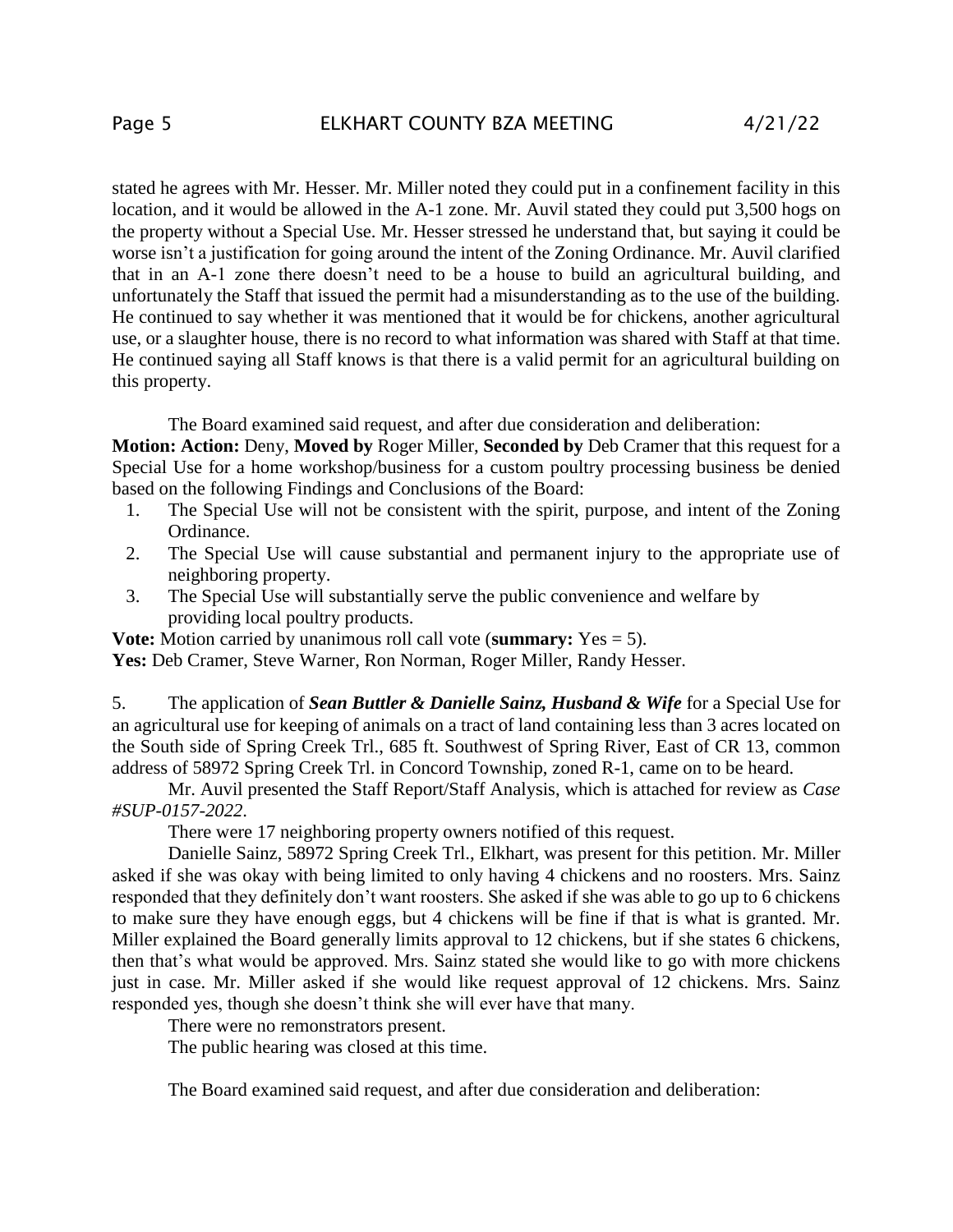**Motion: Action:** Approve, **Moved by** Roger Miller, **Seconded by** Steve Warner that the Board adopt the Staff Analysis as the Findings and Conclusions of the Board, and based upon these, further moved that this request for a Special Use for an agricultural use for keeping of animals on a tract of land containing less than 3 acres be approved with the following condition imposed:

1. The Elkhart County Advisory Board of Zoning Appeals approval shall not be effective until the Commitment form has been executed, recorded and returned to the Elkhart County Advisory Board of Zoning Appeals staff for placement in the petition file.

The following commitments were imposed:

- 1. The request is approved in accordance with the site plan submitted (3/14/2022) and as represented in the Special Use application.
- 2. The use is limited to a maximum of twelve (12) chickens at any one time, no roosters.
- **Vote:** Motion carried by unanimous roll call vote (**summary:** Yes = 5).

Yes: Deb Cramer, Steve Warner, Ron Norman, Roger Miller, Randy Hesser.

6. The application of *Trinity Lutheran Church of Elkhart Inc.* for an Amendment to an existing Special Use for a place of worship and school to add 1 new sign on property located on the Southeast corner of CR 6 & West County Line Rd., common address of 30888 CR 6 in Cleveland Township, zoned A-1, came on to be heard.

Mr. Auvil presented the Staff Report/Staff Analysis, which is attached for review as *Case #SUP-0161-2022*.

There were 66 neighboring property owners notified of this request.

Randy Whiteman, US Signcrafters, 216 Lincoln Way East, Osceola, was present representing the petitioner. He submitted a diagram of the sign and it's dimensions *[Placed in file as Petitioner Exhibit #1].* He stated they are asking for a sign along CR 6 to advertise the services of the church. He explained that the closest neighbor has woods between their home and the location of the sign, and the sign will go off at night and turn back on in the morning. Mrs. Cramer stated the drawing is not very clear, and asked for a comparison to where this sign will be placed from where the other signs are currently located. Mr. Whiteman responded the other signs will be removed and discontinued. Mrs. Cramer asked how many feet from the round-about the sign will be place. Mr. Whiteman responded it will be over 1,000 ft. away as they don't want to interfere with traffic's line of sight. Mrs. Cramer asked if the setback will be the same as the current sign. Mr. Whiteman responded that they will meet the County's required setbacks. Mr. Miller asked if Staff was okay with the current site plan. Mr. Auvil stated that Staff would prefer to have a revised site plan. Mr. Whiteman stated he would gladly submit a new site plan. Mr. Auvil stated that the State regulates signs be manufactured to have them dim at night. Mr. Whiteman reiterated that the petitioner will program the sign to be shut off at night, because there isn't much traffic on that road at night time.

There were no remonstrators present.

The public hearing was closed at this time.

The Board examined said request, and after due consideration and deliberation:

**Motion: Action:** Approve, **Moved by** Roger Miller, **Seconded by** Deb Cramer that the Board adopt the Staff Analysis as the Findings and Conclusions of the Board, and based upon these, further moved that this request for an Amendment to an existing Special Use for a place of worship and school to add 1 new sign be approved with the following conditions imposed: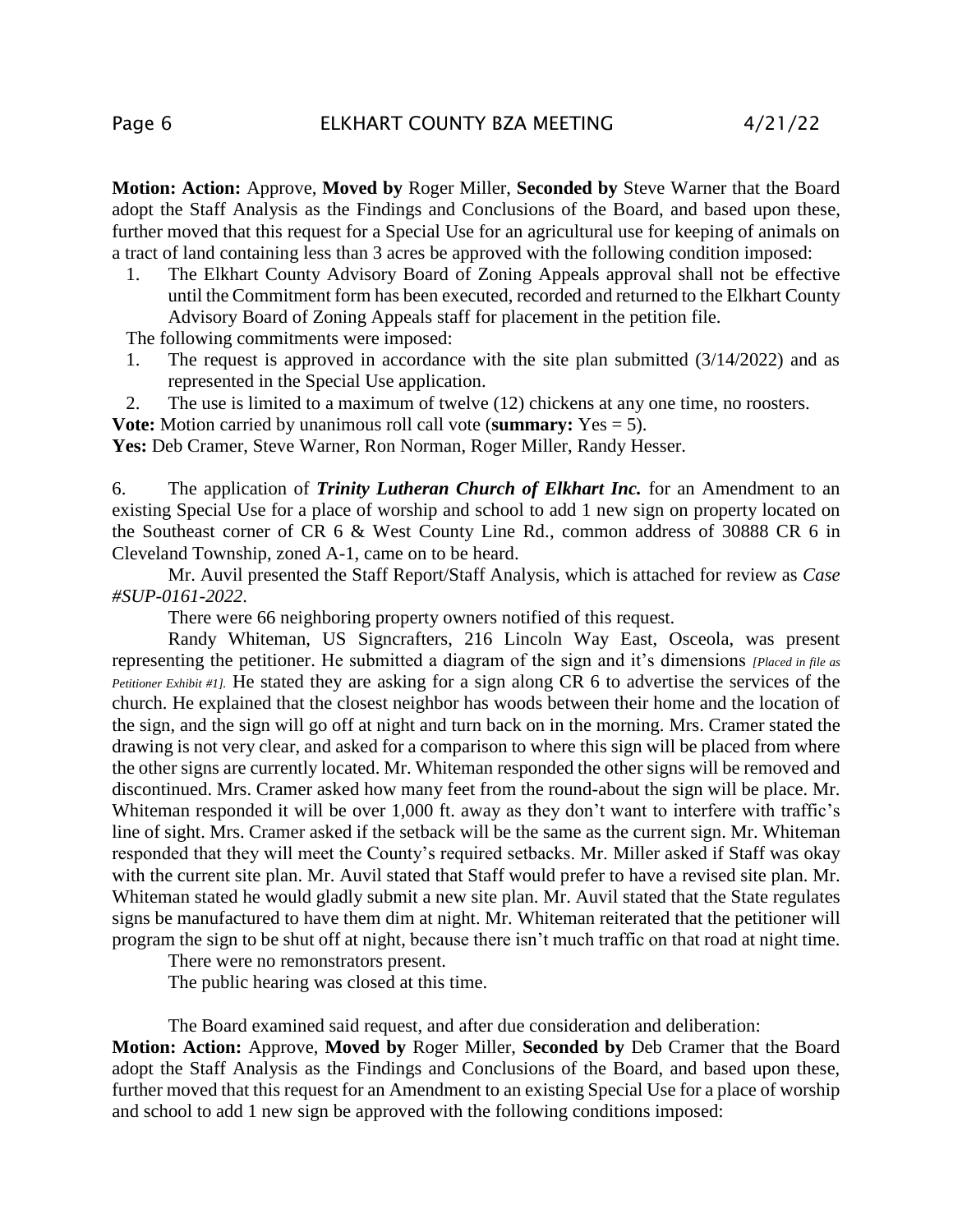- 1. The Elkhart County Advisory Board of Zoning Appeals approval shall not be effective until the Commitment form has been executed, recorded and returned to the Elkhart County Advisory Board of Zoning Appeals staff for placement in the petition file.
- 2. The petitioner must provide a revised site plan for Staff approval.

The following commitment was imposed:

1. The request is approved in accordance with the site plan to be submitted for Staff approval and as represented in the Special Use Amendment application.

**Vote:** Motion carried by unanimous roll call vote (summary: Yes = 5).

**Yes:** Deb Cramer, Steve Warner, Ron Norman, Roger Miller, Randy Hesser.

7. The application of *Dale R. Borkholder & Esther E. Borkholder, Husband & Wife* for a Special Use for a home workshop/business for an animal feed store, for a Developmental Variance to allow for the total square footage of accessory structures to exceed that allowed by right, and for a 20 ft. Developmental Variance (Ordinance requires 55 ft.) to allow for an existing sign 30 ft. from the centerline of the right-of-way of CR 50 on property located on the Northeast corner of CR 50 & CR 117, common address of 21407 CR 50 in Jackson Township, zoned A-1, came on to be heard.

Mr. Auvil presented the Staff Report/Staff Analysis, which is attached for review as *Case #SUP-0160-2022*.

There were four neighboring property owners notified of this request.

Charlie Zercher, Kindig & Sloat, 102 Heritage Parkway, Nappanee, was present representing the petitioner. He explained that the petitioner wants to add on to the existing building, which put him over the allowed by right square footage. He added it also brought up the need for a Special Use as he will be selling horse feed. He went on to say that in addition there is a need for a Developmental Variance for the sign, as the petitioner would like to put a sign out front for people to see his business. Mr. Hesser asked why the application says no for needing a sign. Mr. Zercher responded on the Special Use it should have said yes, but the Developmental Variance application has the sign included. Mr. Miller asked if semi-trucks will be coming for deliveries and pick-up. Mr. Zercher responded it will mainly be small box trucks but a semi-trailer has room to pull in and turn around on the subject property.

There were no remonstrators present.

The public hearing was closed at this time.

The Board examined said request, and after due consideration and deliberation:

**Motion: Action:** Approve, **Moved by** Roger Miller, **Seconded by** Ron Norman that the Board adopt the Staff Analysis as the Findings and Conclusions of the Board, and based upon these, further moved that this request for a Special Use for a home workshop/business for an animal feed store be approved with the following condition imposed:

1. The Elkhart County Advisory Board of Zoning Appeals approval shall not be effective until the Commitment form has been executed, recorded and returned to the Elkhart County Advisory Board of Zoning Appeals staff for placement in the petition file.

The following commitment was imposed:

1. The request is approved in accordance with the site plan submitted (3/14/2022) and as represented in the Special Use application.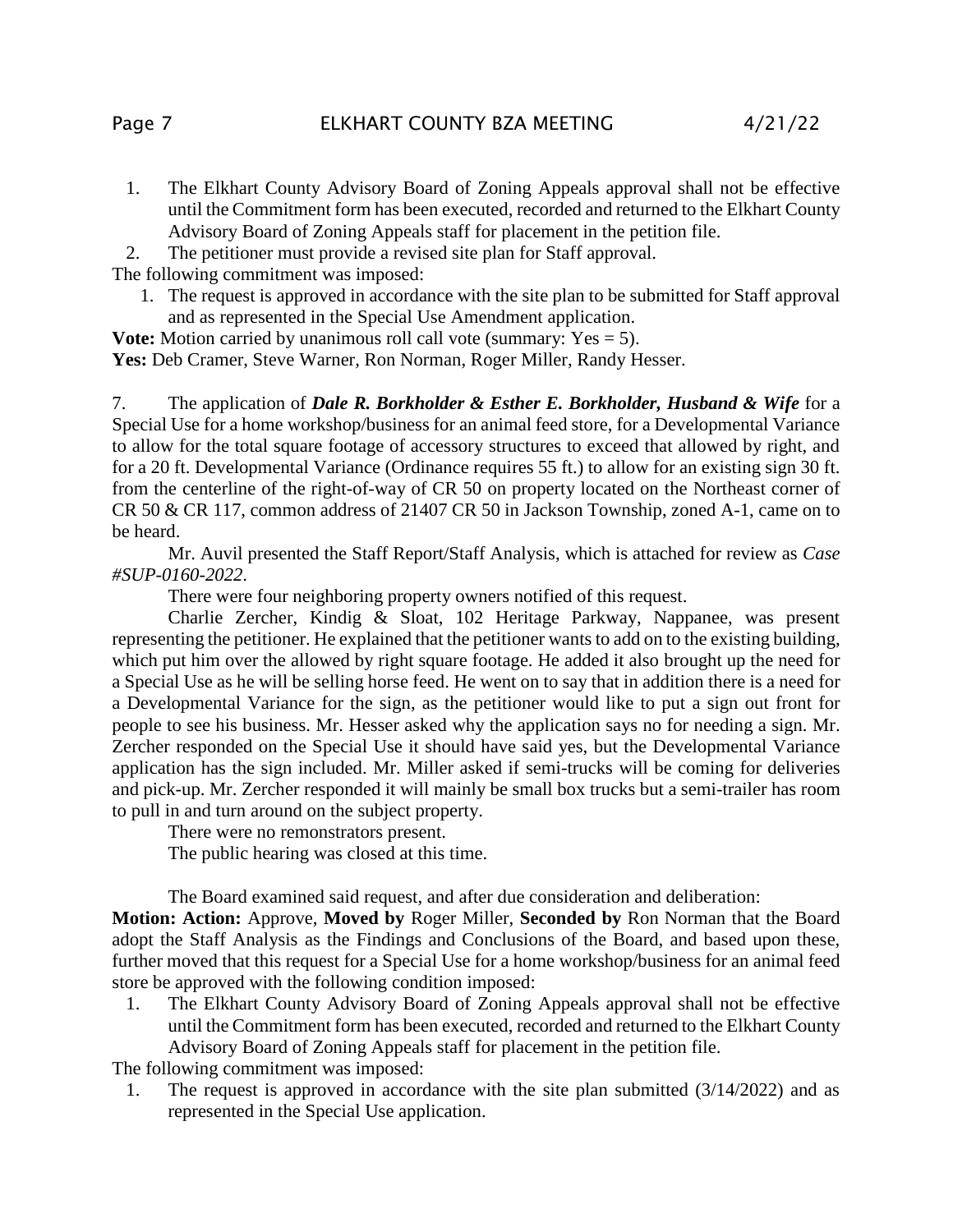Further, the motion also included that a Developmental Variance to allow for the total square footage of accessory structures to exceed that allowed by right, and for a 20 ft. Developmental Variance (Ordinance requires 55 ft.) to allow for an existing sign 30 ft. from the centerline of the right-of-way of CR 50 be approved with the following conditions imposed:

- 1. A variance from the developmental standards of the Zoning Ordinance is void unless an Improvement Location Permit is issued within 180 calendar days from the date of the grant and construction work completed within 1 year from the date of the issuance of the building permit (where required).
- 2. The request is approved in accordance with the site plan submitted (3/14/2022) and as represented in the Developmental Variance application.

**Vote:** Motion carried by unanimous roll call vote (**summary:** Yes = 5).

Yes: Deb Cramer, Steve Warner, Ron Norman, Roger Miller, Randy Hesser.

8. Staff Item: Rescission for *Todd Hines* of a Special Use to allow for an agricultural use (keeping of five horses) on property zoned R-1 at the request of the petitioner.

Mr. Auvil presented the Staff item. He explained this request needs to be rescinded, so it can be tied to a different residential property.

Mr. Hesser asked if the new Special Use has come to the Board yet. Mr. Auvil responded it will be next month.

The Board examined said request, and after due consideration and deliberation:

**Motion: Action:** Approve, **Moved by** Randy Hesser, **Seconded by** Roger Miller that a Special Use to allow for an agricultural use (keeping of five horses) on property zoned R-1 be rescinded at the request of the petitioner.

**Vote:** Motion carried by unanimous roll call vote (**summary:** Yes = 5).

Yes: Deb Cramer, Steve Warner, Ron Norman, Roger Miller, Randy Hesser.

9. The meeting was adjourned at 10:05 A.M.

\_\_\_\_\_\_\_\_\_\_\_\_\_\_\_\_\_\_\_\_\_\_\_\_\_\_\_\_\_\_\_\_\_\_\_\_\_\_\_\_

\_\_\_\_\_\_\_\_\_\_\_\_\_\_\_\_\_\_\_\_\_\_\_\_\_\_\_\_\_\_\_\_\_\_\_\_\_\_\_\_

Respectfully submitted,

Danielle Richards, Recording Secretary

Randy Hesser, Chairman